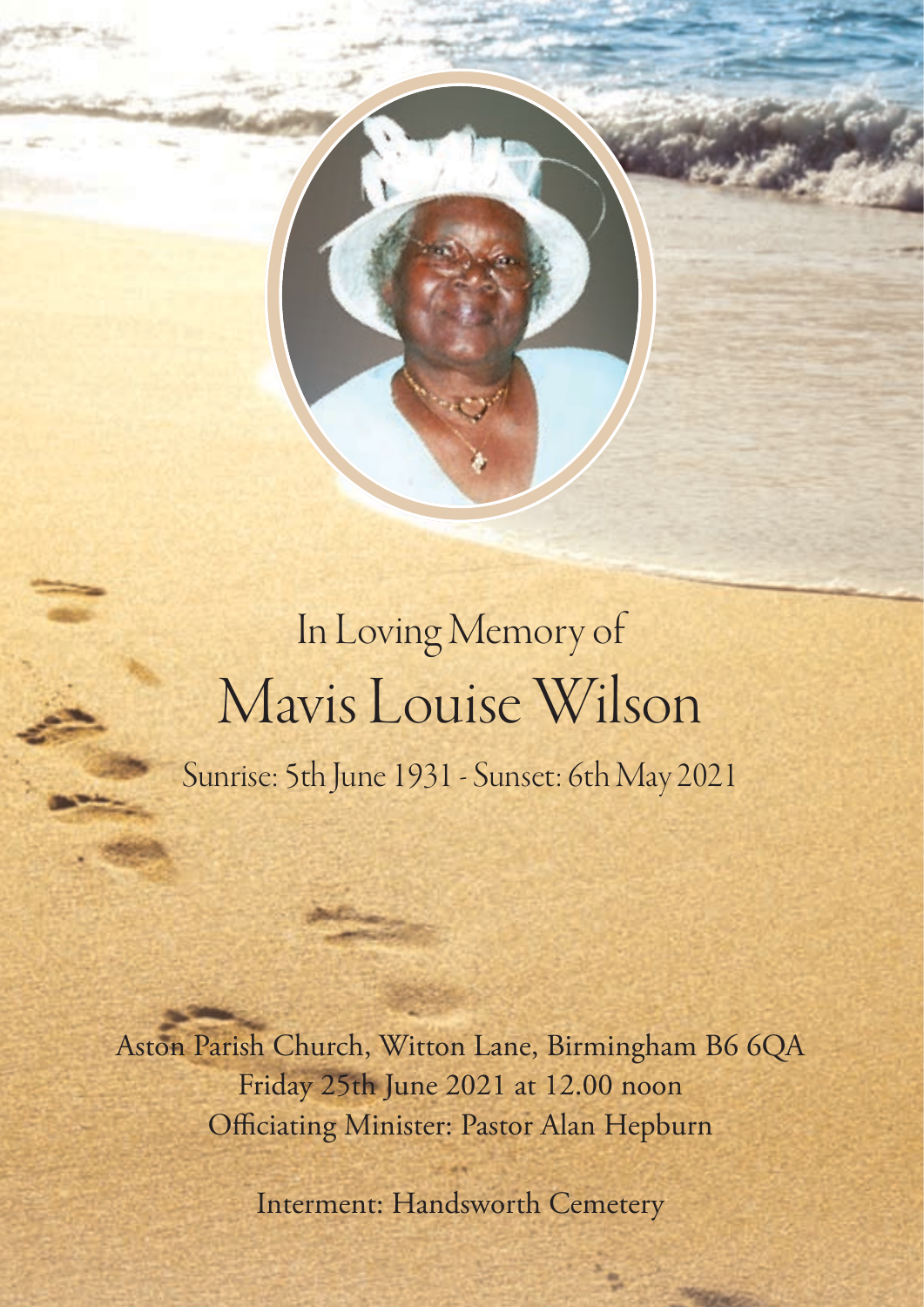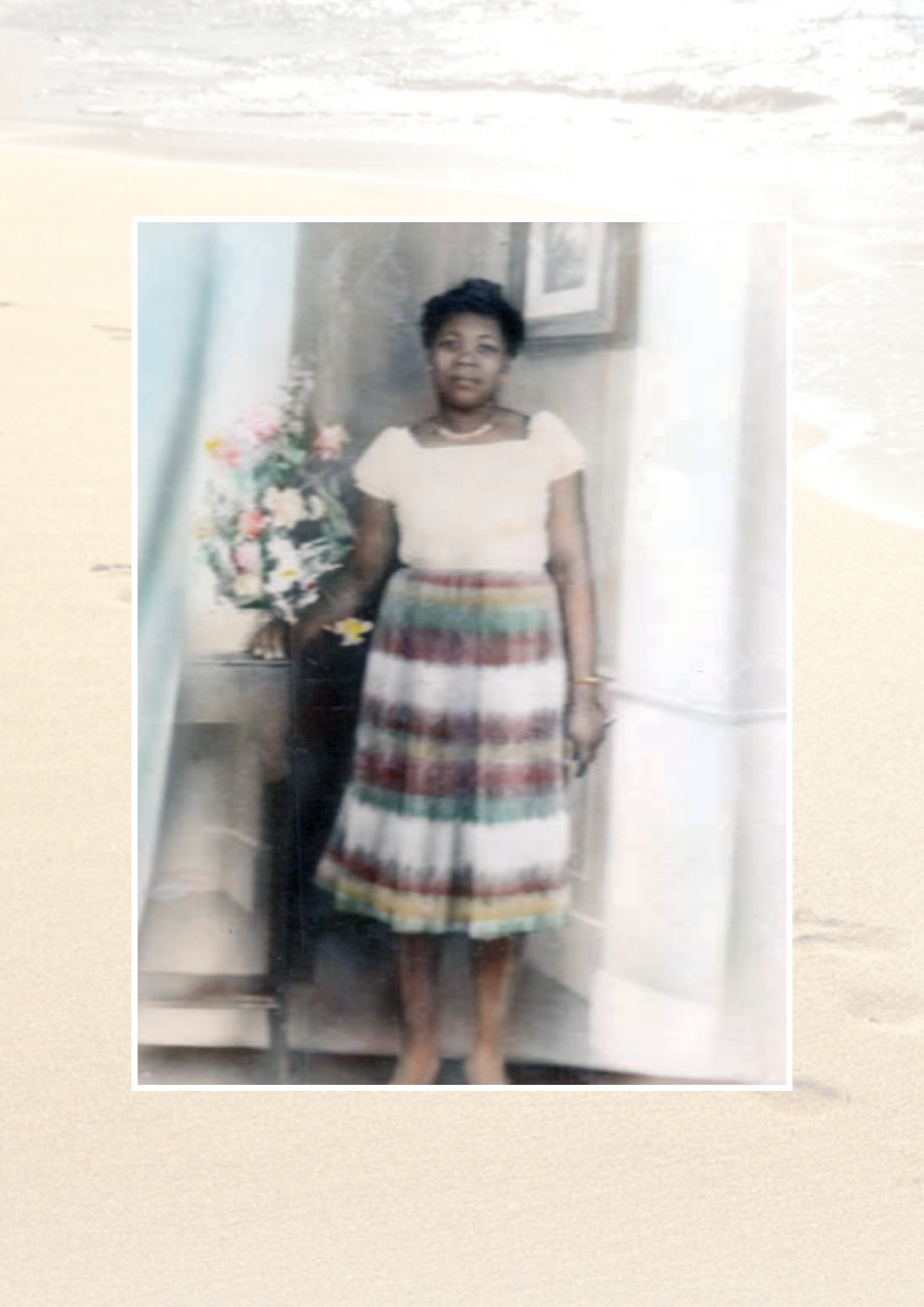# Music on Entry I Am No Longer A Slave by Carlene Davis and Naomi Cohen

# Welcome and Opening Prayer Pastor Alan Hepburn

## Hymn

Great is Thy faithfulness, O God my Father, There is no shadow of turning with Thee; Thou changest not, Thy compassions, they fail not; As Thou hast been Thou for ever wilt be:

*Great is Thy faithfulness! Great is Thy faithfulness! Morning by morning new mercies I see; All I have needed Thy hand has provided, Great is Thy faithfulness, Lord, unto me.*

Summer and winter, and springtime and harvest, Sun, moon and stars in their courses above, Join with all nature in manifold witness To Thy great faithfulness, mercy and love:

Pardon for sin and a peace that endureth, Thine own dear presence to cheer and to guide; Strength for today and bright hope for tomorrow, Blessings all mine, with ten thousand beside!

*Thomas Obadiah Chisholm (1866-1960)*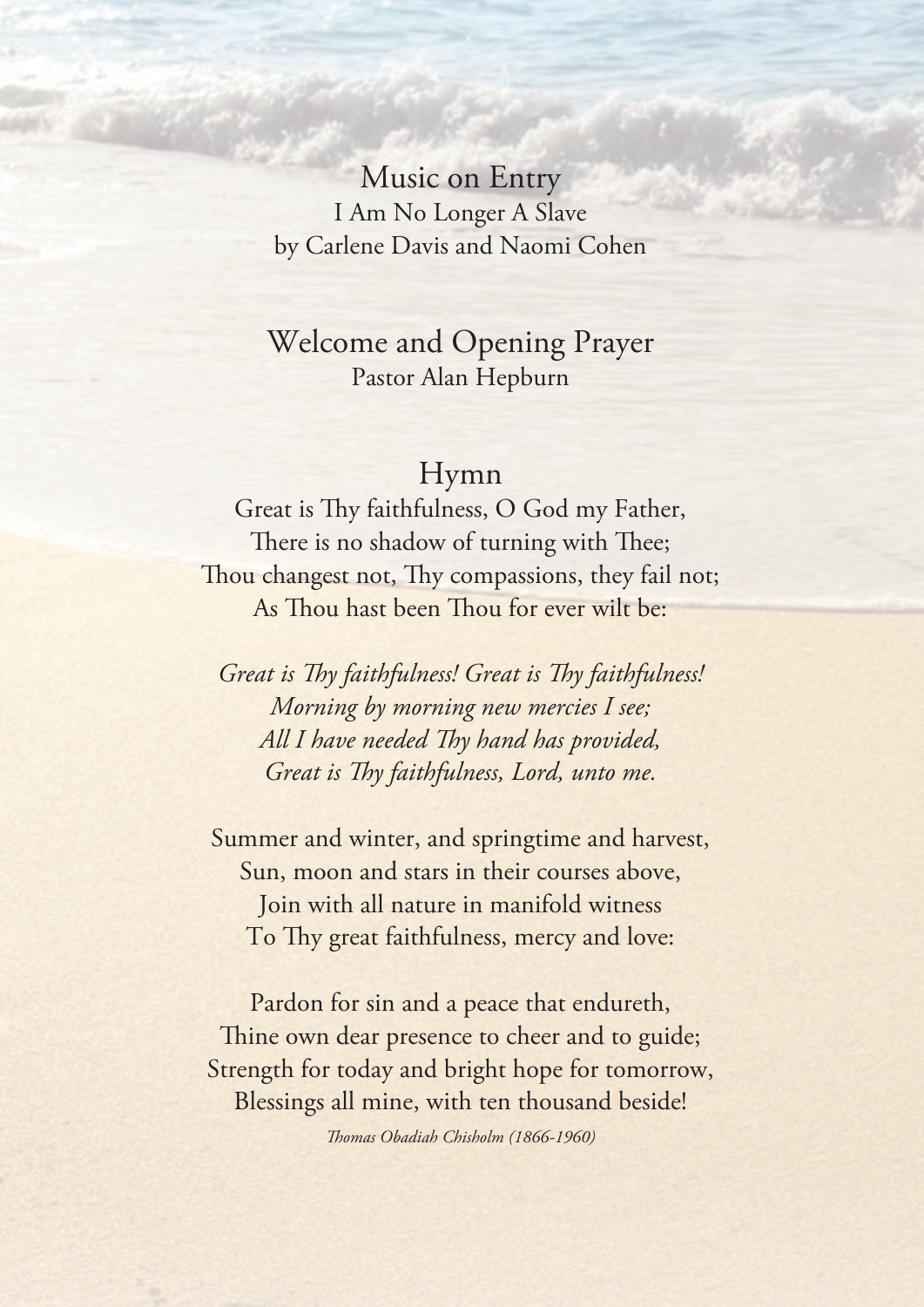Scripture Reading Ecclesiastes, Chapter 3: verses 1-12 Fitzherbert Wilson, brother

There is a time for everything, and a season for every activity under the heavens: a time to be born and a time to die, a time to plant and a time to uproot, a time to kill and a time to heal, a time to tear down and a time to build, a time to weep and a time to laugh, a time to mourn and a time to dance, a time to scatter stones and a time to gather them, a time to embrace and a time to refrain from embracing, a time to search and a time to give up, a time to keep and a time to throw away, a time to tear and a time to mend, a time to be silent and a time to speak, a time to love and a time to hate, a time for war and a time for peace. What do workers gain from their toil? I have seen the burden God has laid on the human race. He has made everything beautiful in its time. He has also set eternity in the human heart; yet no one can fathom what God has done from beginning to end. I know that there is nothing better for people than to be happy and to do good while they live.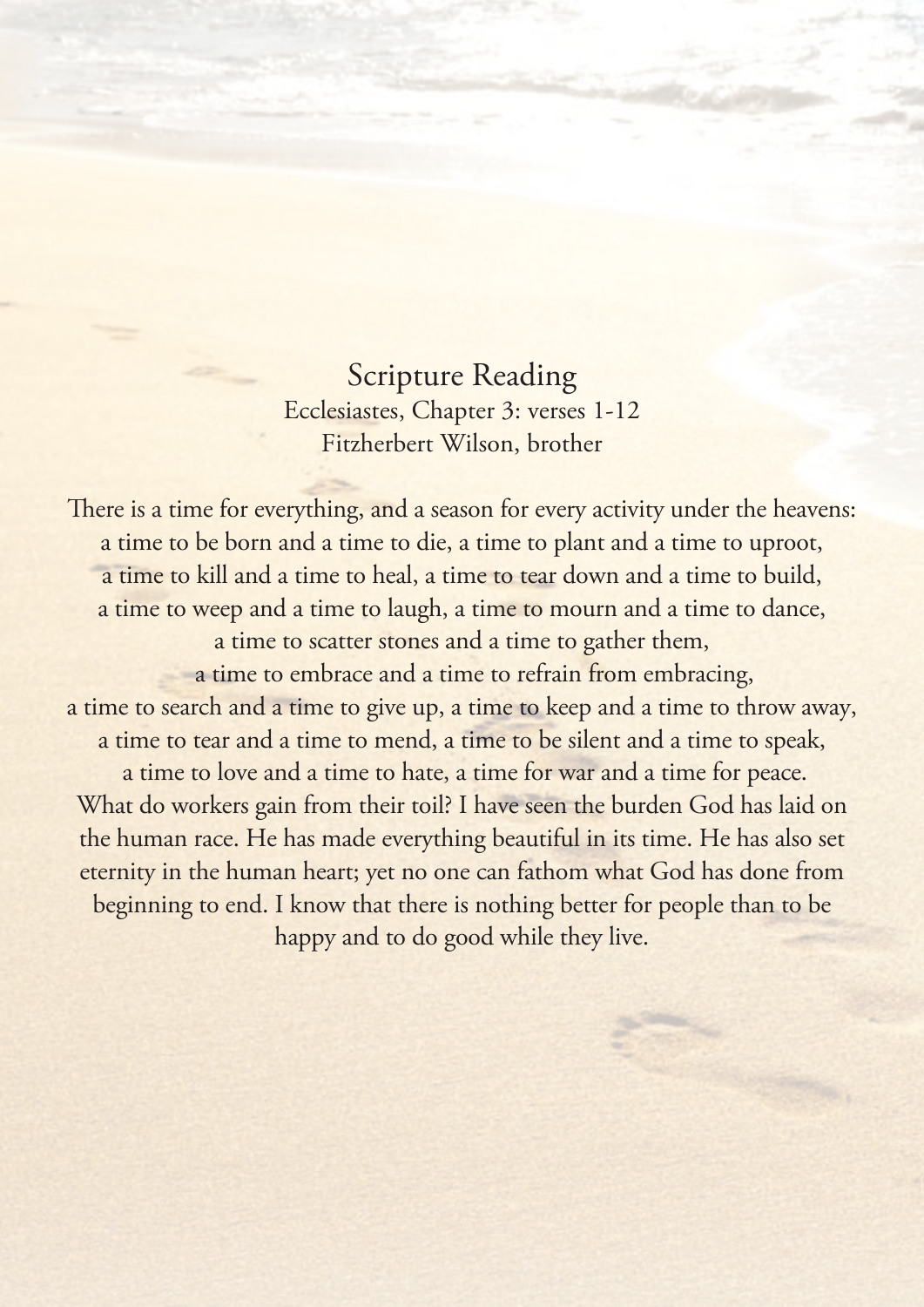Tribute from Zika Gonzales, granddaughter

> Tribute UCKG Mrs Schuck

Tribute UK Caribbean Senior Club Keanu Thomas Bartley, great-nephew

> Eulogy Sarah Bartley, niece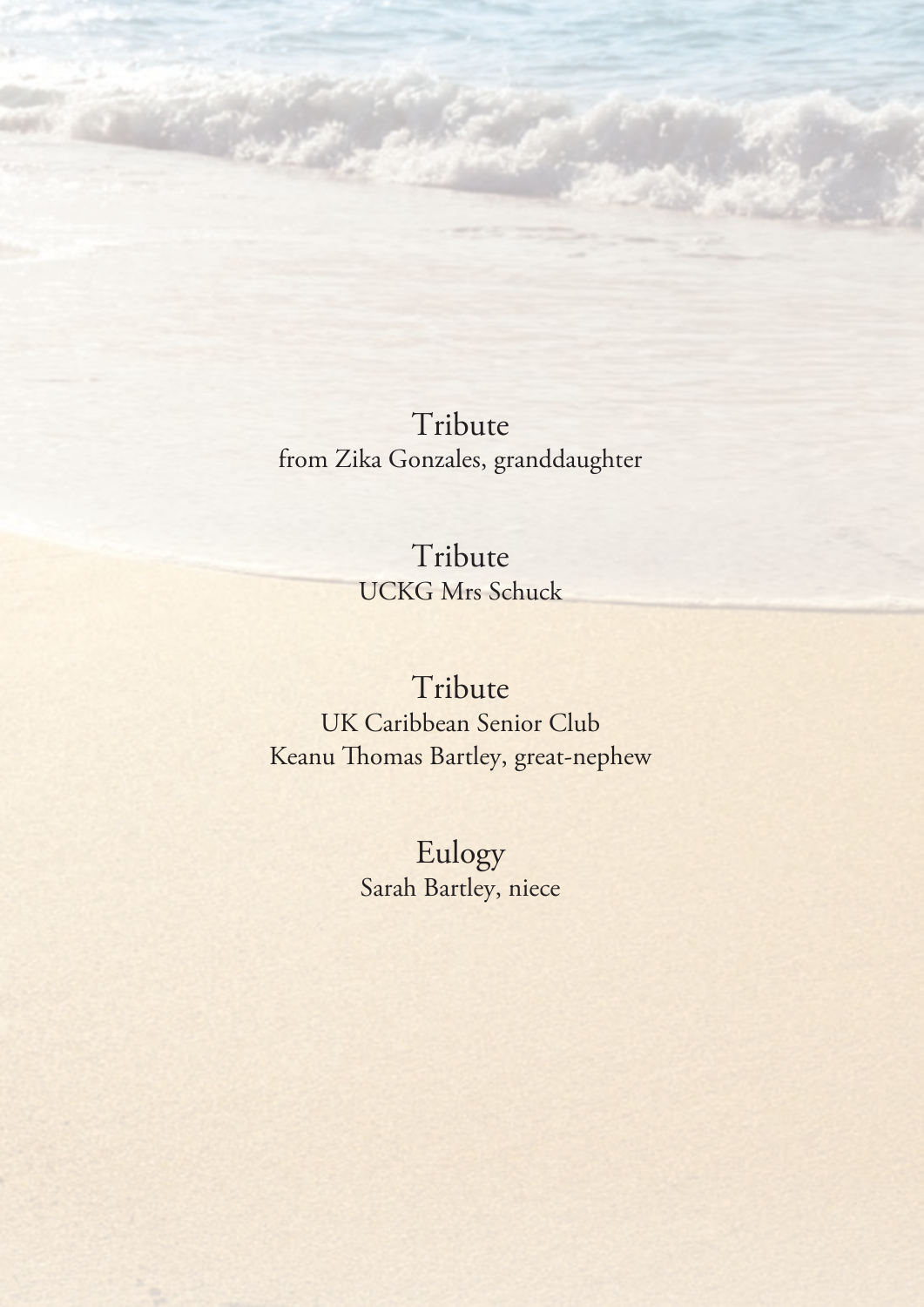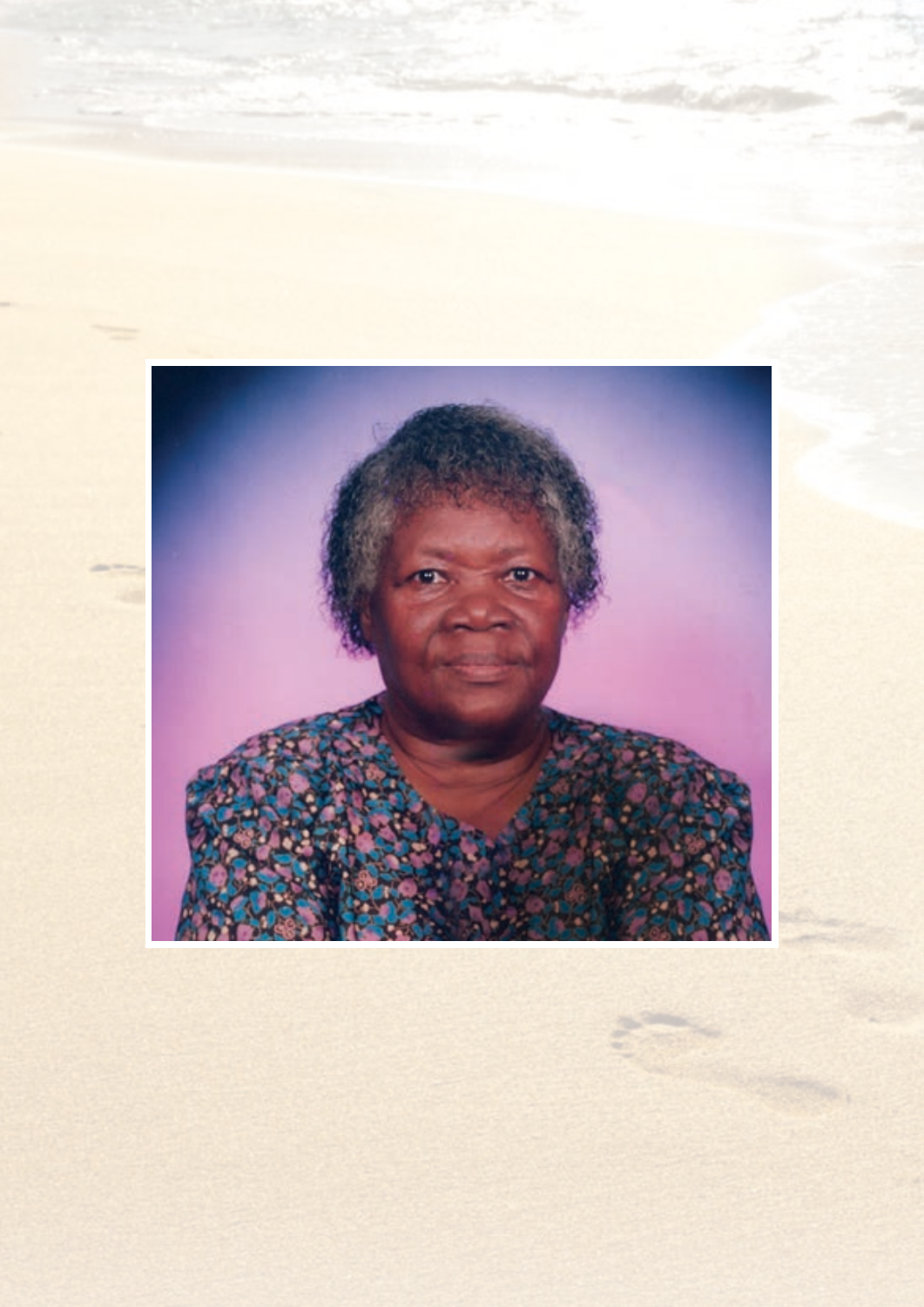# Hymn

The Lord's my Shepherd, I'll not want; He makes me down to lie In pastures green; He leadeth me The quiet waters by.

My soul He doth restore again, And me to walk doth make Within the paths of righteousness, E'en for His own Name's sake.

Yea, though I walk through death's dark vale, Yet will I fear none ill; For Thou art with me, and Thy rod And staff me comfort still.

> My table Thou hast furnishèd In presence of my foes; My head Thou dost with oil anoint, And my cup overflows.

Goodness and mercy all my life Shall surely follow me; And in God's house for evermore My dwelling-place shall be. *Scottish Psalter (1650)*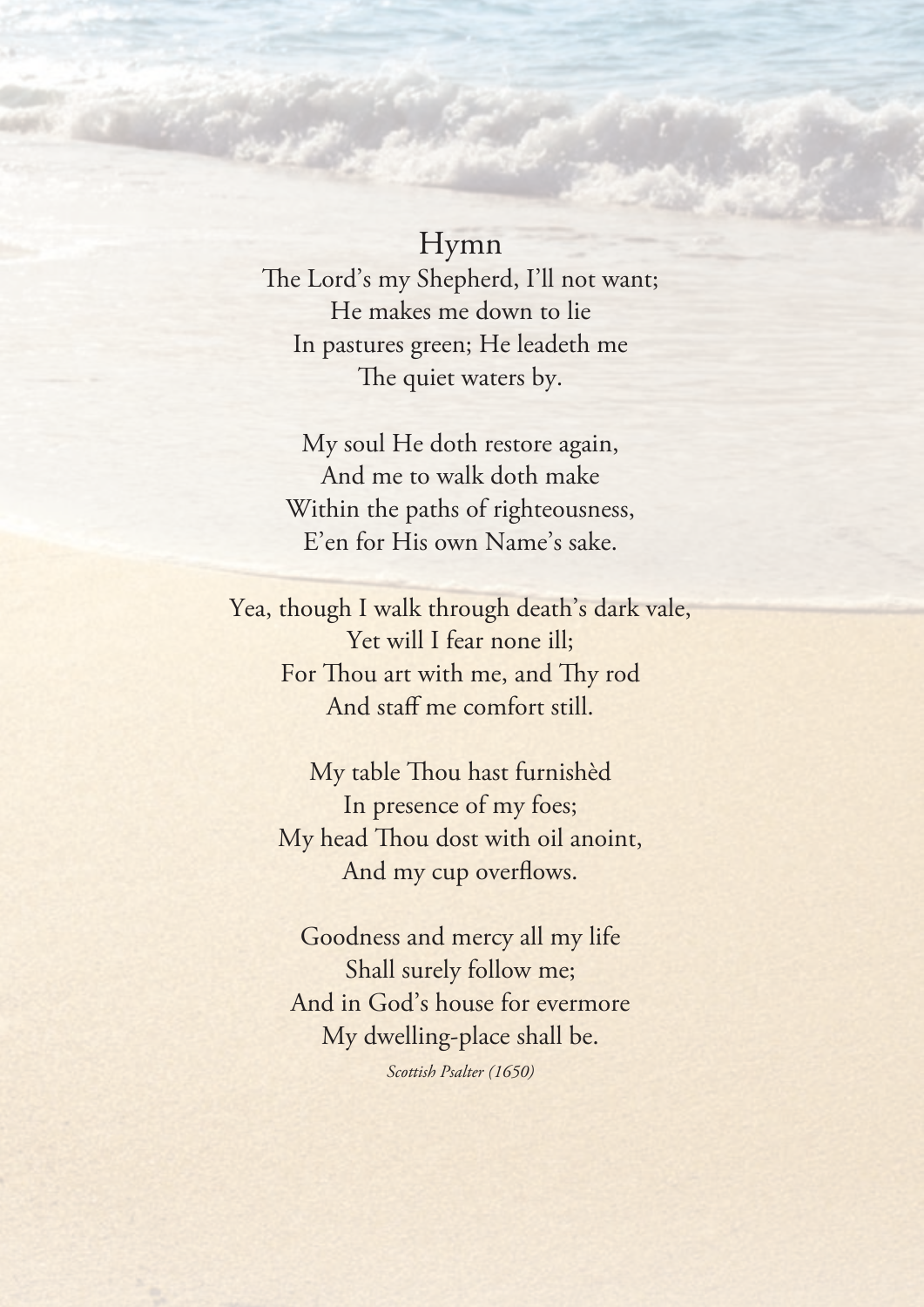Sermon Pastor Alan Hepburn

# Prayer of Consolation Deacon Laswell Salmon

Benediction Pastor Alan Hepburn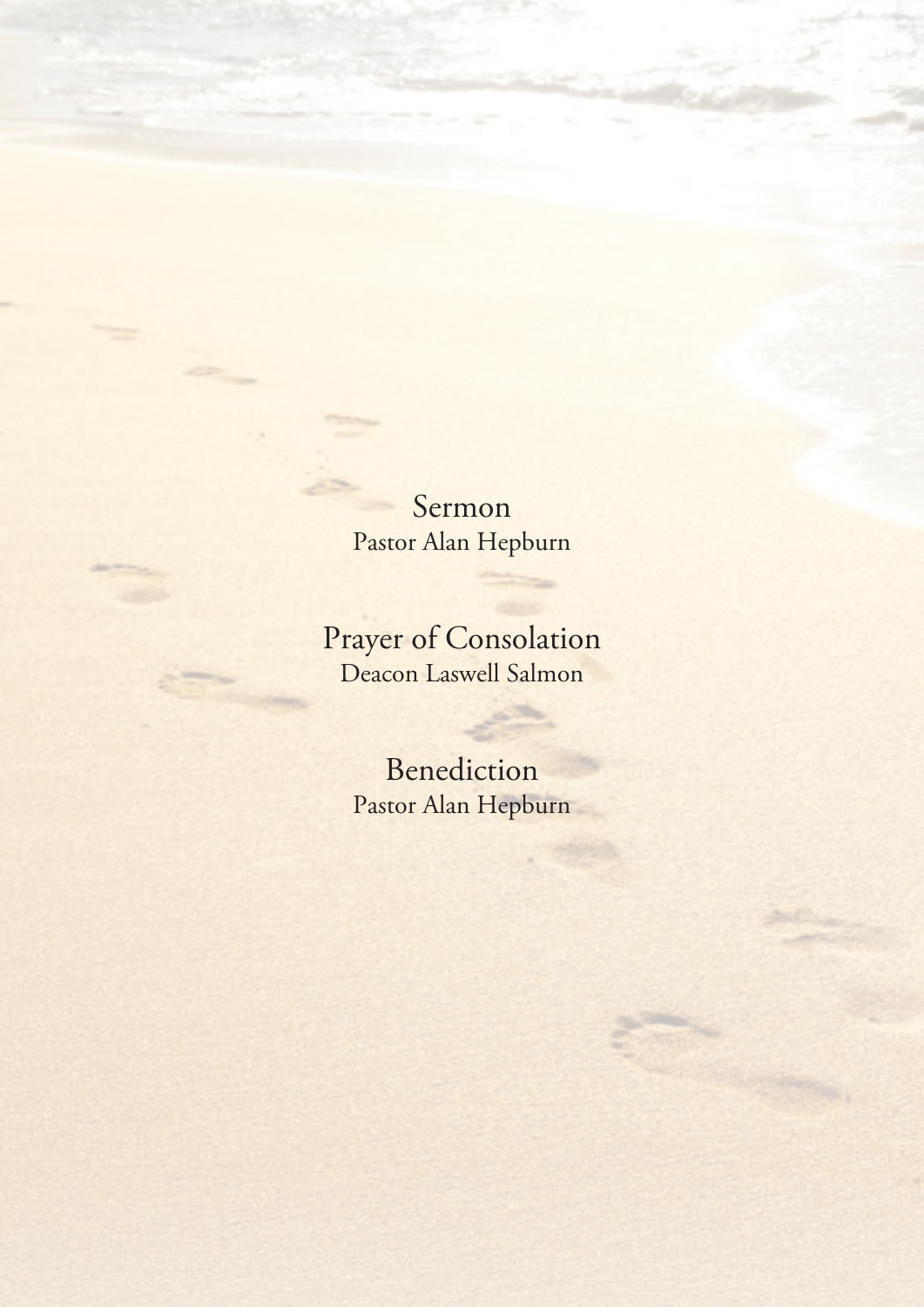Recessional Song Precious mem'ries, unseen angels, Sent from somewhere to my soul; How they linger, ever near me, And the sacred past unfold.

*Precious mem'ries, how they linger, How they ever flood my soul; In the stillness of the midnight, Precious, sacred scenes unfold.*

Precious father, loving mother, Fly across the lonely years; And old home scenes of my childhood, In fond memory appear.

As I travel on life's pathway, Know not what the years may hold; As I ponder, hope grows fonder, Precious mem'ries flood my soul.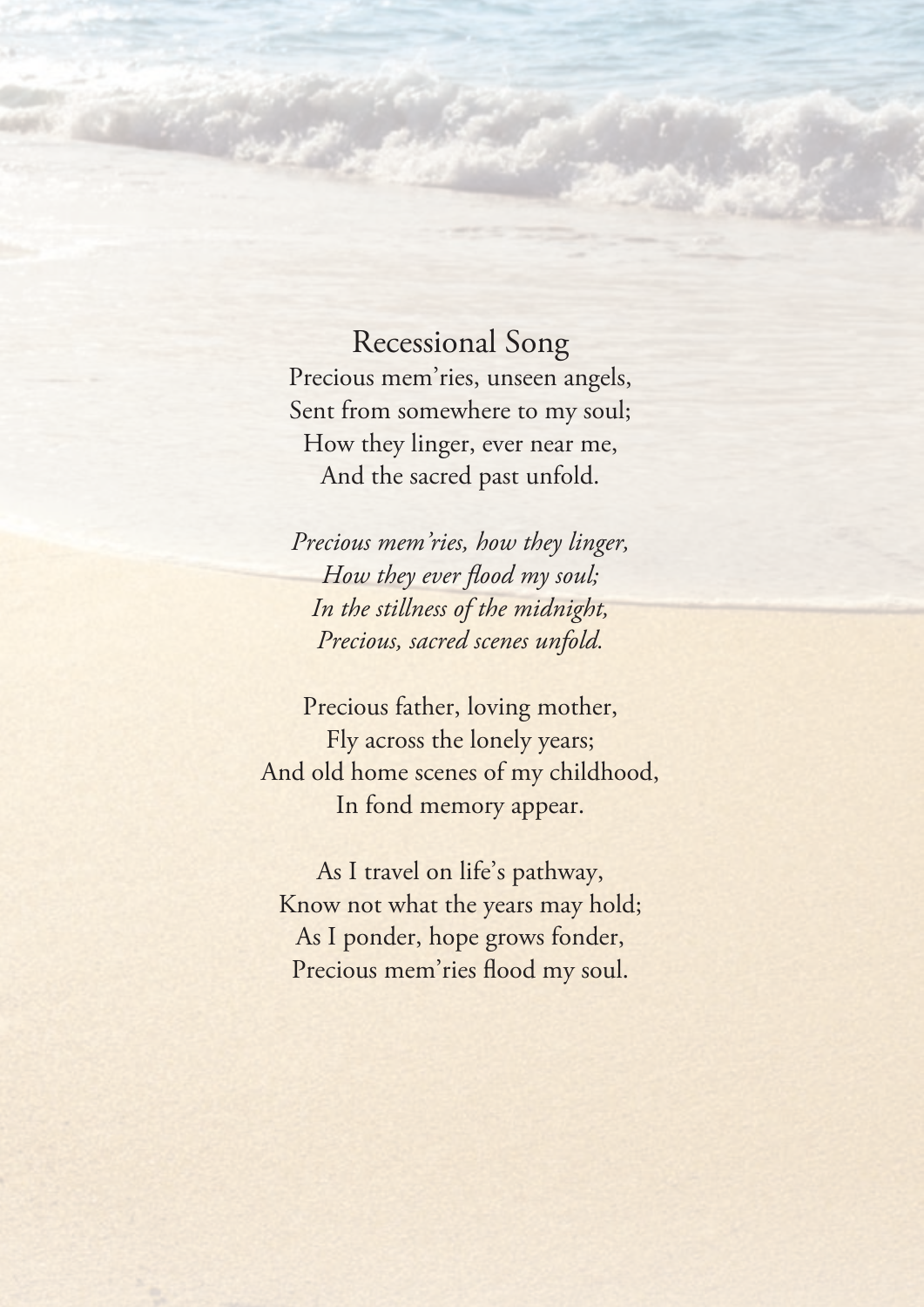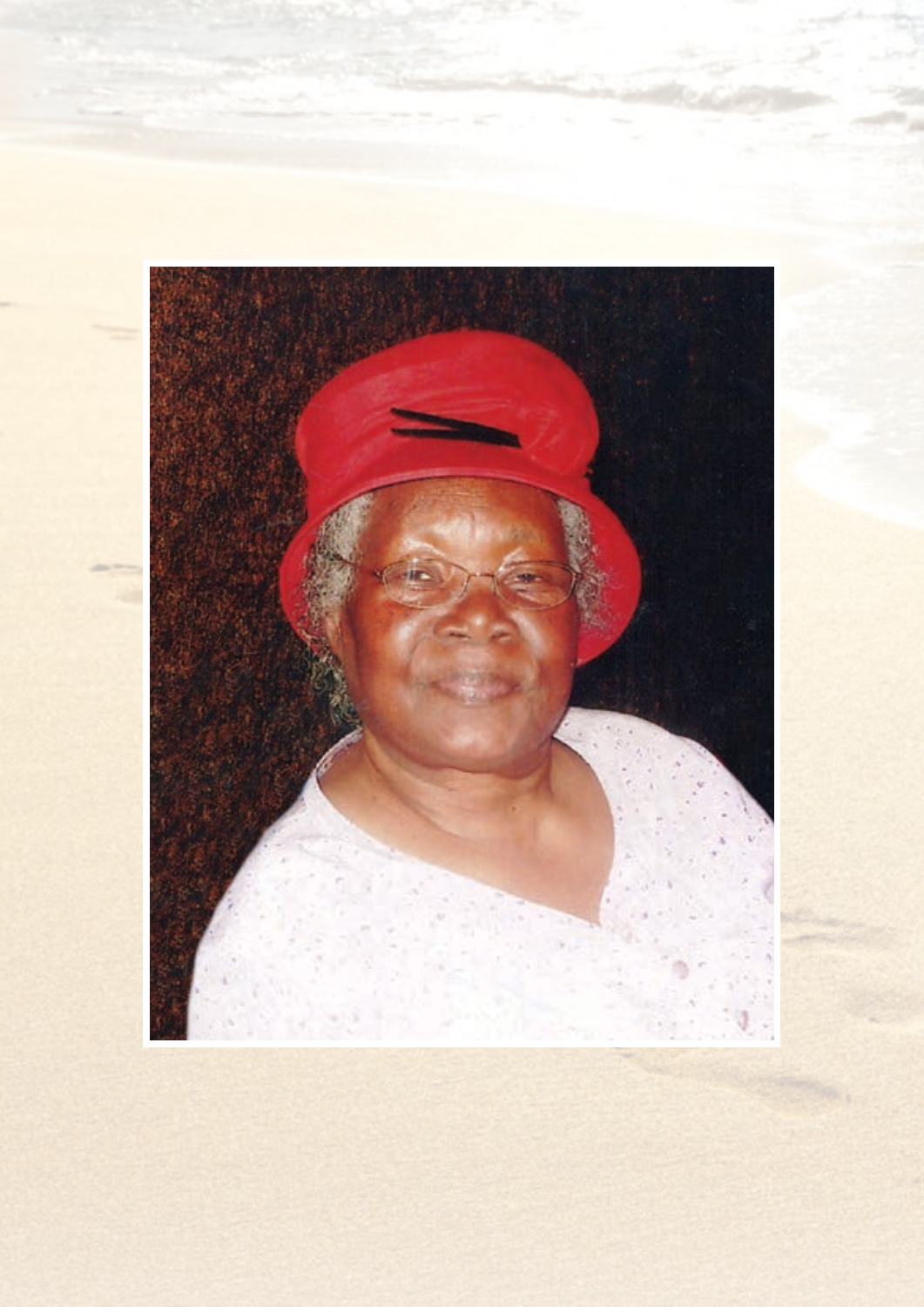Pall Bearers Desmond Wilson, son Warren Gonzales, son Fidel Gonzales, grandson Tyler Dalton, grandson Jahmali Kirk, grandson Deago Kirk, grandson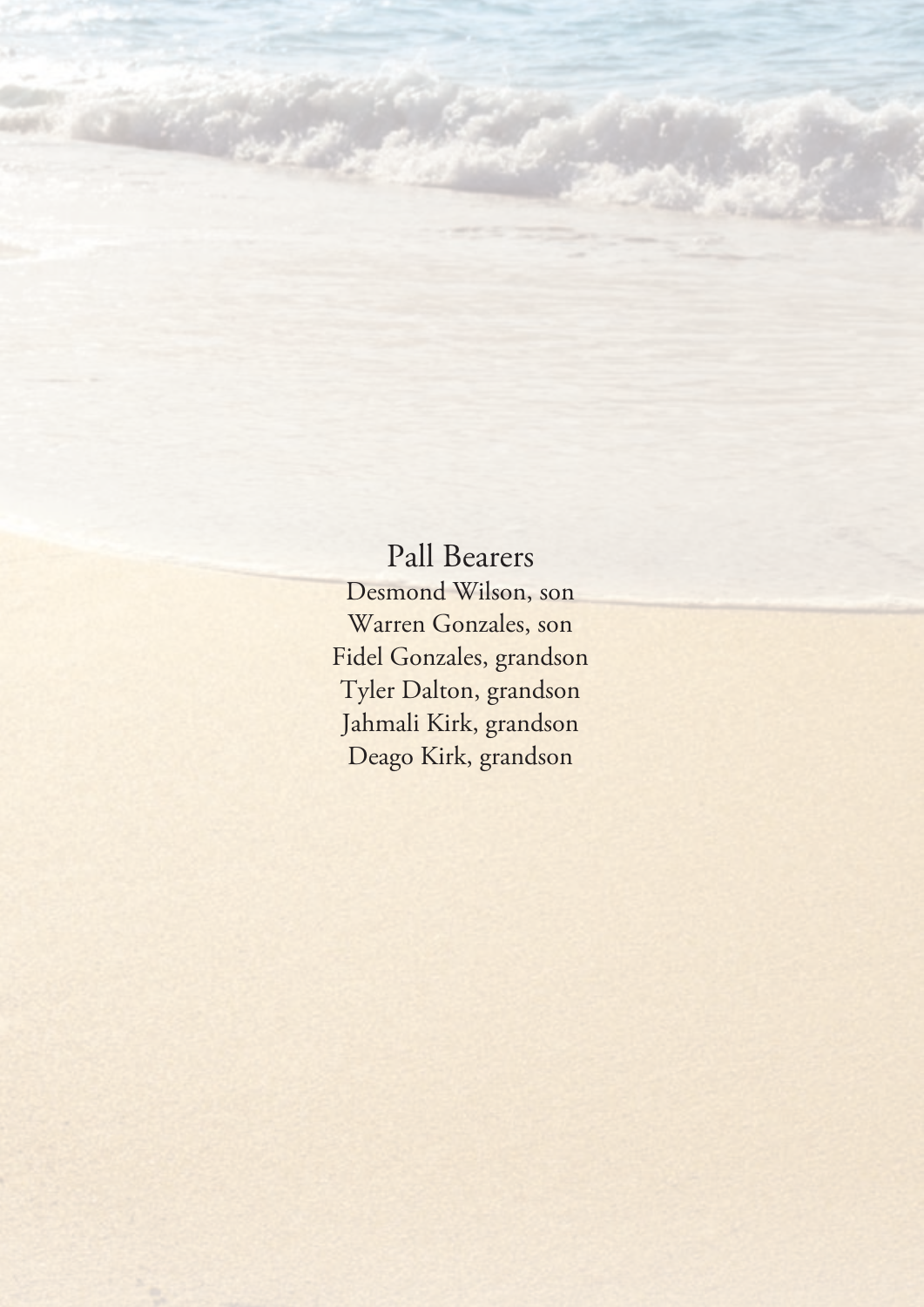## Graveside Hymns When The Roll Is Called Up Yonder

When the trumpet of the Lord shall sound, and time shall be no more, And the morning breaks, eternal, bright and fair; When the saved of earth shall gather over on the other shore, And the roll is called up yonder, I'll be there.

> *When the roll, is called up yon-der, When the roll, is called up yon-der, When the roll, is called up yon-der, When the roll is called up yonder I'll be there.*

On that bright and cloudless morning when the dead in Christ shall rise, And the glory of His resurrection share; When His chosen ones shall gather to their home beyond the skies, And the roll is called up yonder, I'll be there.

Let us labour for the Master from the dawn till setting sun, Let us talk of all His wondrous love and care; Then when all of life is over, and our work on earth is done, And the roll is called up yonder, I'll be there.

*James Milton Black (1856-1938)*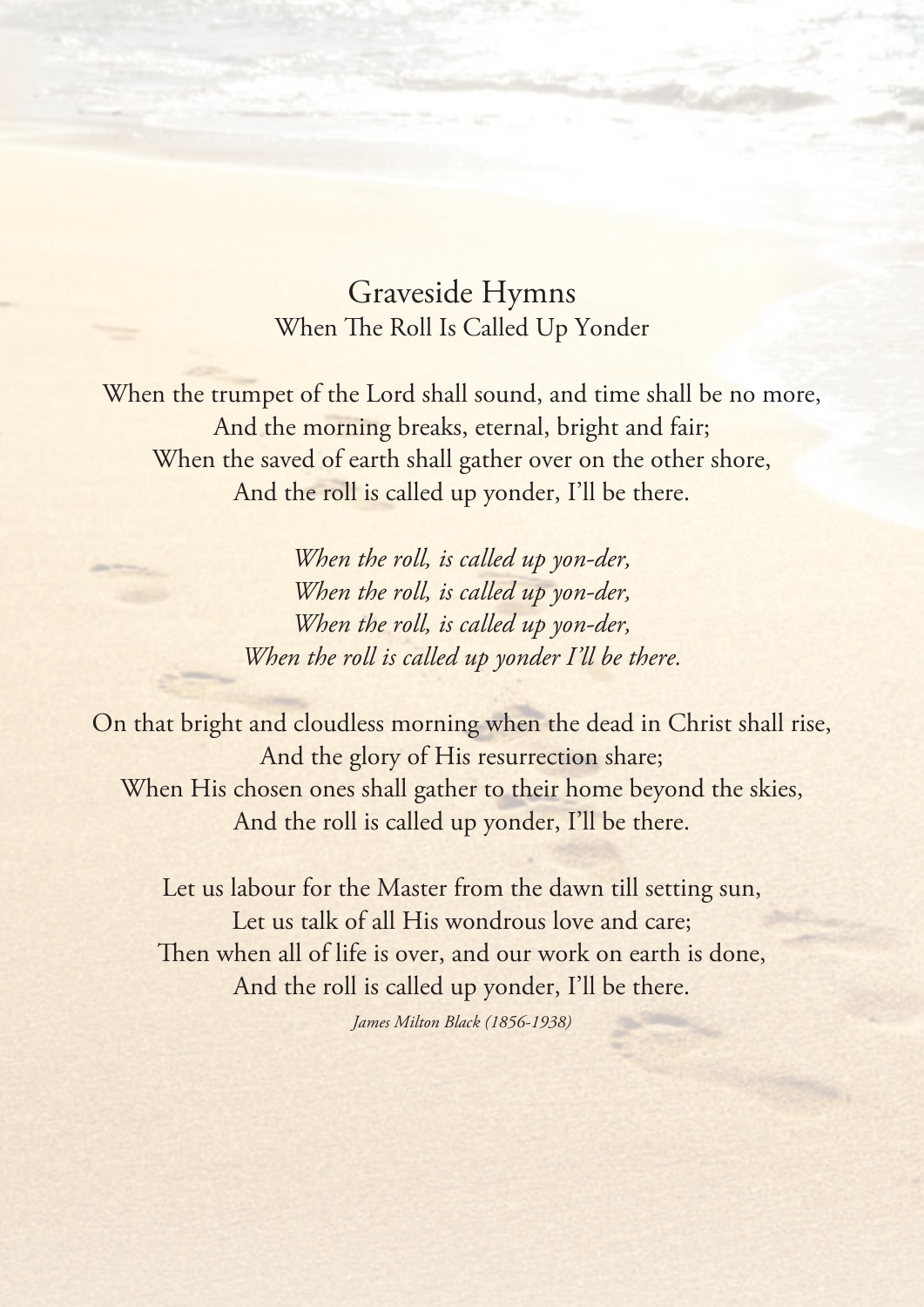### Shall We Gather At The River

Shall we gather at the river Where bright angel feet have trod, With its crystal tide forever Following the throne of God?

*Yes, we'll gather at the river, The beautiful, the beautiful river; Gather with the saints at the river That flows by the throne of God.*

On the margin of the river, Washing up its silver spray, We will walk and worship ever, All the happy golden day.

Ere we reach the shining river, Lay we every burden down; Grace our spirits will deliver, And provide a robe and crown.

At the shining of the river Mirror of the Saviour's face, Saints, whom death will never sever, Raise their songs of saving grace.

Soon we'll reach the shining river, Soon our pilgrimage will cease, Soon our happy hearts will quiver With the melody of peace.

*Robert Lowry (1826-1899)*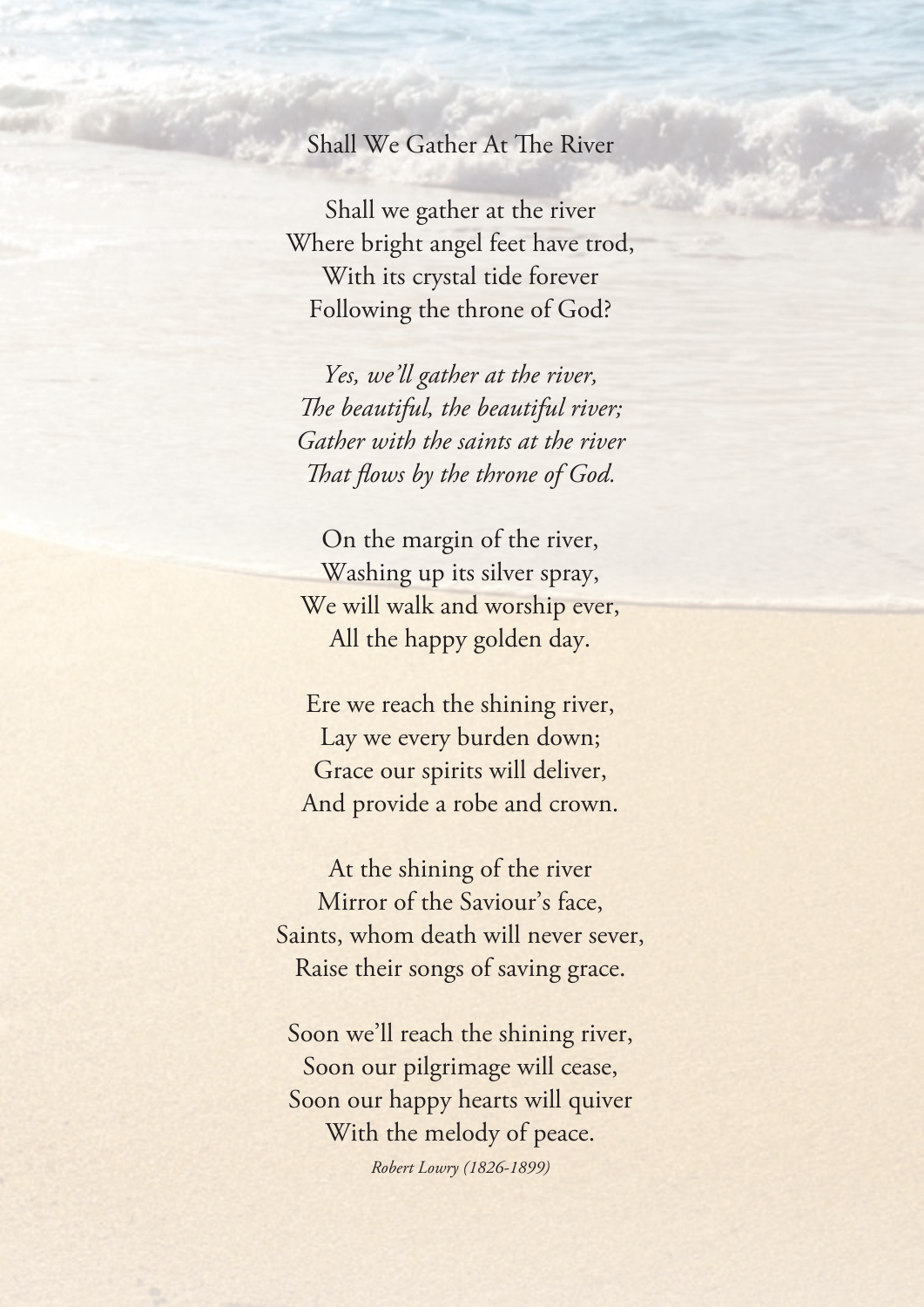## Nearer, My God, To Thee

Nearer, my God, to Thee, nearer to Thee! E'en though it be a cross that raiseth me, Still all my song shall be: 'Nearer, my God, to Thee, nearer to Thee!'

Though, like the wanderer, the sun gone down, Darkness be over me, my rest a stone; Yet in my dreams I'd be Nearer, my God, to Thee, nearer to Thee!

There let the way appear steps unto Heaven - All that Thou sendest me in mercy given - Angels to beckon me Nearer, my God, to Thee, nearer to Thee!

Then, with my waking thoughts bright with Thy praise, Out of my stony griefs Bethel I'll raise; So by my woes to be Nearer, my God, to Thee, nearer to Thee! *Sarah Flower Adams (1805-1848)*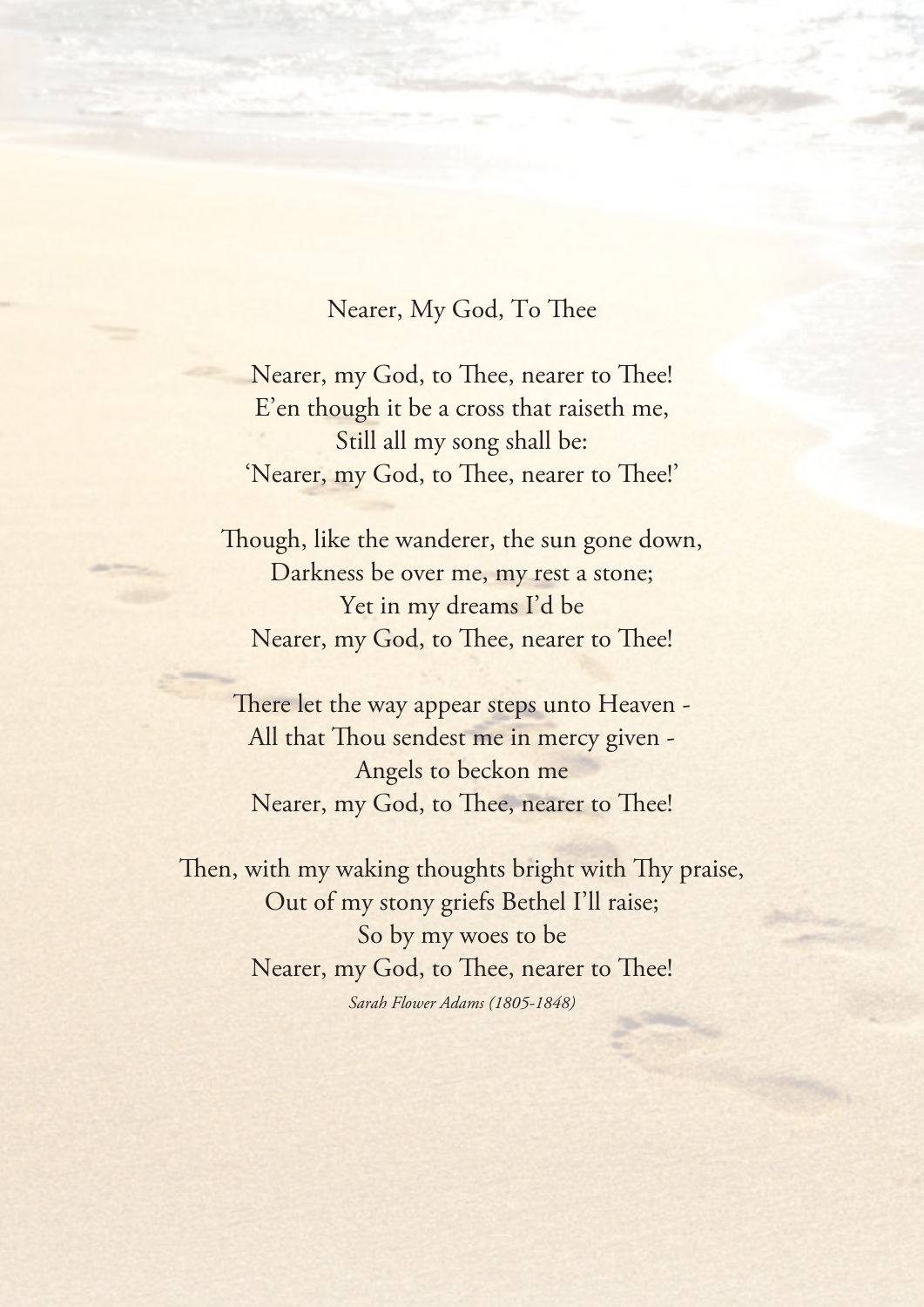#### Sleep On, Beloved

Sleep on, beloved, sleep and take thy rest, Lay down thy head upon the Saviour's breast; We love thee well, but Jesus loves thee best: Good night! Good night! Good night!

Calm is thy slumber as an infant's sleep, But thou shalt wake no more to toil and weep; Thine is a perfect rest, secure and deep: Good night! Good night! Good night!

Until the shadows from this earth are cast, Until He gathers in His sheaves at last, Until the twilight gloom be over past: Good night! Good night! Good night!

Until made beautiful by love divine, Thou in the likeness of thy Lord shalt shine; And He shall bring that golden crown of thine: Good night! Good night! Good night!

Only "Good night," beloved, not "farewell;" A little while, and all His saints shall dwell In hallowed union indivisible: Good night! Good night! Good night!

Until we meet again before His throne, Clothed in the spotless robe He gives His own; Until we know Him even as we are known: Good night! Good night! Good night!